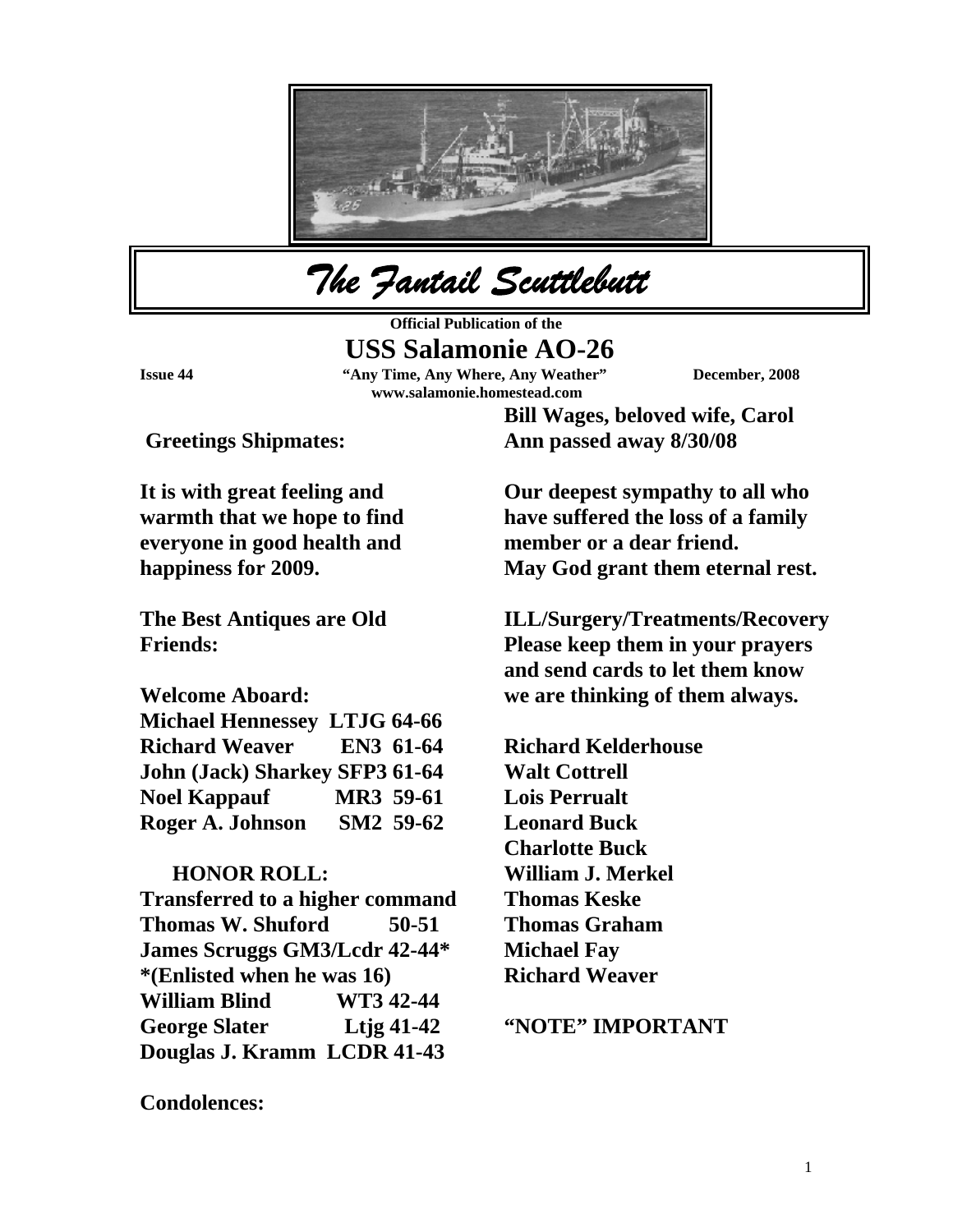**The newsletter will change to three times a year due to increased postal rates.** 

**If you want a hard copy, then let me know, otherwise you will have to go to the USS Salamonie web site to read the newsletter.** 

**If you want the newsletter via email, then send me your latest updated e-mail address.** 

 **"2009 MEMBERSHIP" 2009 DUES (donation) are due January 1, 2009. \$20.00 yearly** 

**We now have a NEW Treasurer for the USS Salamonie.** 

**Please remit all dues donations payable to: USS Salamonie AO-26 and not to Donald Bond.** 

**All Hands, Meet Donald Bond: Donald Bond 18940 Filmore Drive Goshen, Indiana 46528 (574) 533-8835 [dbond@aol.com](mailto:dbond@aol.com)**

**Note:** 

**If you are sending money to Don Bond for a cause, specify if it is for postage, Museum, Postage for troops care packages, or other.** 

**Tom Keske is now a trustee and still a Valuable Officer of the organization.** 

**At this time we would like to thank Tom for all his hard work and endeavors for what he had done for the USS Salamonie in the past.** 

**Tom was one of the founders and keystone on getting our group formulated and made it a viable group for veterans, shipmates and family for us all to enjoy.** 

## **"THANK YOU THOMAS KESKE WELL DONE"**

**Please check out our web site: [www.salamonie.homestead.com](http://www.salamonie.homestead.com/)**

**Tom Applegate has posted some new Health related information vital to all.** 

**New Life Members: Michael Mini QM3 54-57 Al Jirik SF2 58-59** 

**Donations to USS Salamonie Museum.** 

**We now have a new Braided Lanyard for the Clapper of the Salamonie Bell, thanks to David Wood RD3 57-60** 

**We now have in our possession the LARGE MOBIL OIL FLAG that we used to fly while we were refueling at sea, thanks to Roger A Johnson SM2, 59-62**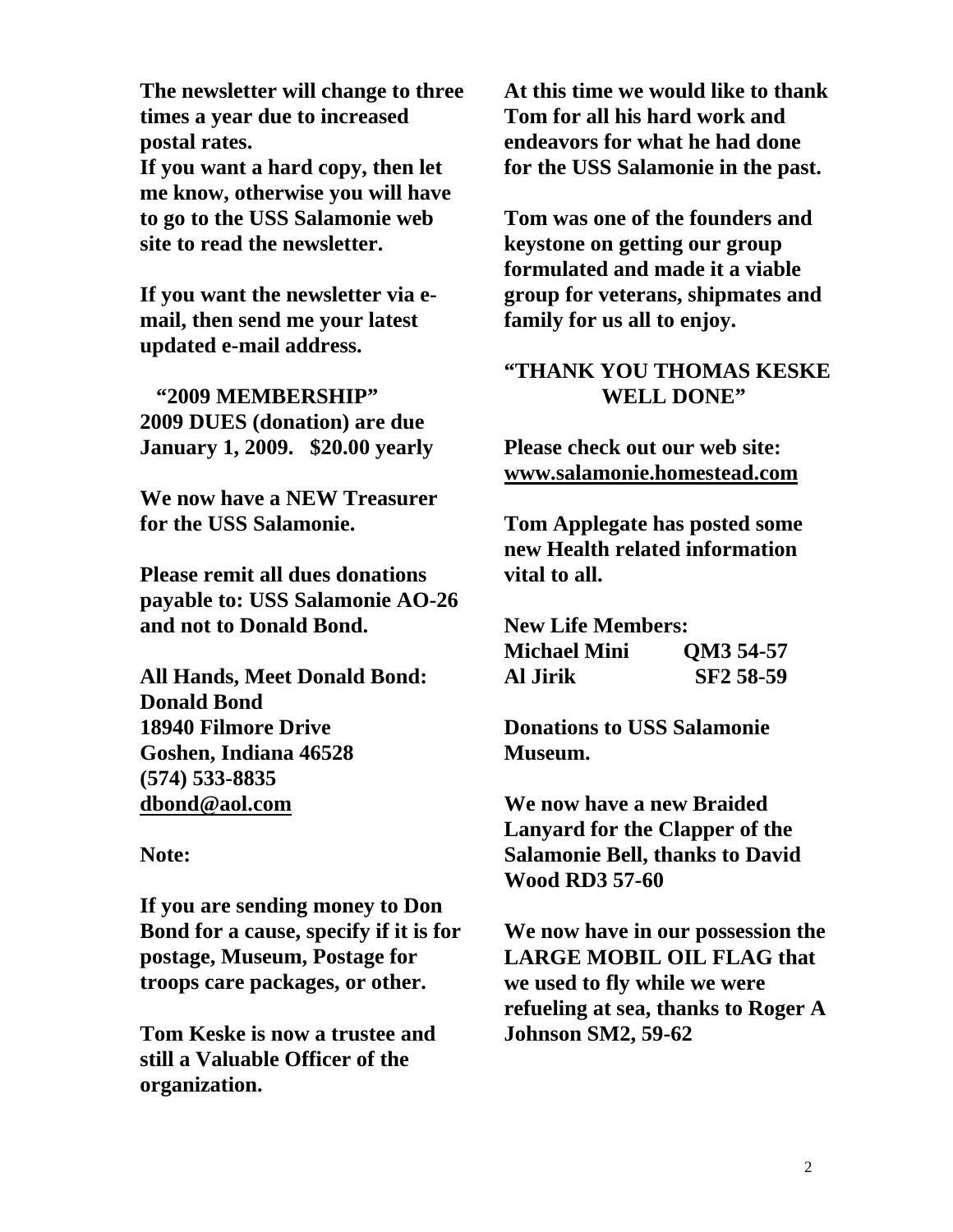**We now have an American Flag that was flown and documented on a combat mission in Iraq from TSGT Douglas J. Lichoff and donated to the USS Salamonie AO-26 museum.** 

**The next item is a real nice addition to the museum. We are not sure if the statutes of limitations have run out or not on the next item.** 

**It appears that while the USS Salamonie AO-26 was in the yards in Boston that some nefarious rogues commandeered the beautiful braided life preserver from the Captain's Gig. After a general investigation it was determined that some Yard Birds had absconded with the item of interest.** 

**Mean while Jack Sharkey SFP3 64- 66 and Richard Weaver EN3 61-64 were able to locate the aforementioned item and proceeded to keep it in storage for safe keeping until the appropriate time to display it properly.** 

**We have a book donated to our ships library from Mr. Richard Armbrust. The book is titled. "Battles Won and Lost"** 

**Kt-Creations is the only company that the USS Salamonie has authorized to use our logo and use our name for sales.** 

**Mary K. Woodruff is a sponsor and also a contributor to the postage funds for our troops and donates a percentage back to us from her sales. Please keep her in mind as you purchase anything that says Salamonie on it. KT-Creations.com (web site) [Ktcreations1@aol.com](mailto:Ktcreations1@aol.com) (e-mail) Thank You Mary.** 

**If you have any old pictures of our commanding officers of the Salamonie, we would appreciate a copy for our museum.** 

**The Elegant Grande Dame of Warren, Indiana, Ms: Lilly Nutter At this time the Officers and Crew of the USS Salamonie want to wish Lilly a belated 96th birthday. 12/12/08.** 

**Lilly, you are an inspiration to all who know and have met you in all your endeavors in caring for and sending the many packages to our troops in harms way.** 

**God Bless you and Happy Belated Birthday.** 

**To date Lilly has sent 626 packages due to your generous donations for postage.** 

**The following have made a donation to Lilly since the last newsletter.**